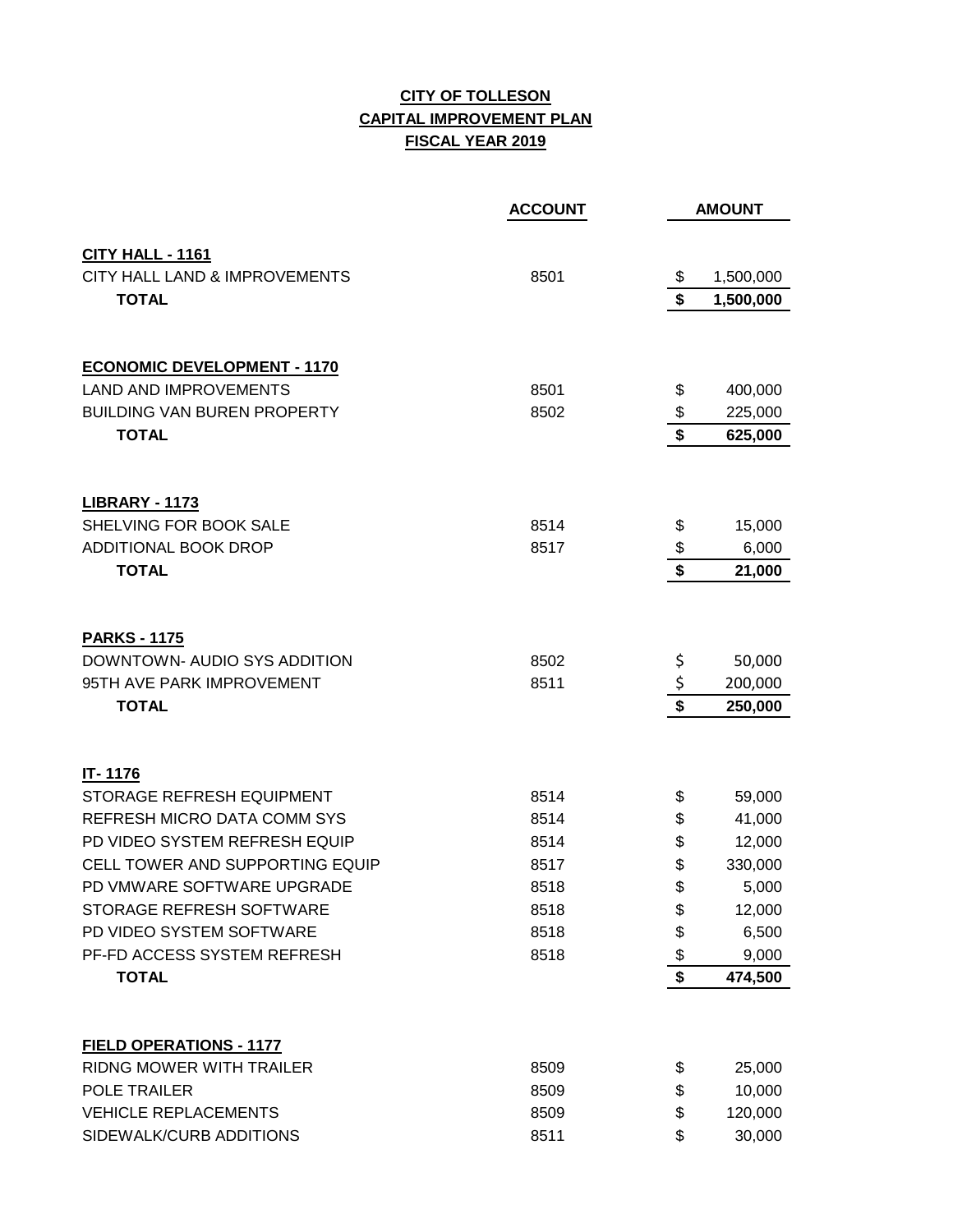| 91ST AVE IMPROVEMENT                            | 8511 | \$       | 1,600,000           |
|-------------------------------------------------|------|----------|---------------------|
| <b>BUS STOP IMPROVEMENTS</b>                    | 8517 | \$       | 43,600              |
| INTELLIGENT TRANSPORTATION                      | 8517 | \$       | 105,000             |
| PRE-EMPT INSTALL @ 83RD                         | 8517 | \$       | 25,000              |
| A/C REPLACEMENTS                                | 8517 | \$       | 50,000              |
| <b>TOTAL</b>                                    |      | \$       | 2,008,600           |
|                                                 |      |          |                     |
| <b>COMM SERV / SENIOR CENTER-1178</b>           |      |          |                     |
| <b>BATHROOM-SEWER LINE</b>                      | 8517 | \$       | 20,000              |
| <b>TOTAL</b>                                    |      | \$       | 20,000              |
|                                                 |      |          |                     |
| <b>TOLLESON PARKS AND REC FACILITY -1179</b>    |      |          |                     |
| <b>LAND</b>                                     | 8501 | \$       | 90,000              |
| RENOVATIONS AND ADDITIONS                       | 8502 | \$       | 2,000,000           |
| OFFICE FURNITURE AND EQUIPMENT                  | 8507 | \$       | 20,000              |
| A/C UNIT REPLACMENT<br><b>TOTAL</b>             | 8517 | \$<br>\$ | 50,000<br>2,160,000 |
|                                                 |      |          |                     |
|                                                 |      |          |                     |
| <b>CONTINGENCY-1180</b><br>OTHER CAPITAL OUTLAY | 8549 | \$       | 750,000             |
|                                                 |      | \$       | 750,000             |
|                                                 |      |          |                     |
| <b>TOTAL GENERAL FUND</b>                       |      | \$       | 7,809,100           |
|                                                 |      |          |                     |
| <b>SPECIAL REVENUE FUNDS</b>                    |      |          |                     |
| <b>ATAN -2420</b>                               |      |          |                     |
| <b>IMPROVEMENTS</b>                             | 8511 | \$       | 146,400             |
|                                                 |      | \$       | 146,400             |
| <b>GOHS-2426</b>                                |      |          |                     |
| FIRE FIGHTING EQUIPMENT                         | 8516 | \$       | 34,000              |
| <b>TOTAL</b>                                    |      | \$       | 34,000              |
|                                                 |      |          |                     |
| <b>LIBRARY OTHER GRANT - 2467</b>               |      |          |                     |
| <b>BUILDINGS &amp; IMPROVEMENTS</b>             | 8502 | \$       | 30,000              |
| <b>TOTAL</b>                                    |      | \$       | 30,000              |
|                                                 |      |          |                     |

## **PUBLIC SAFETY FIRE - 2610**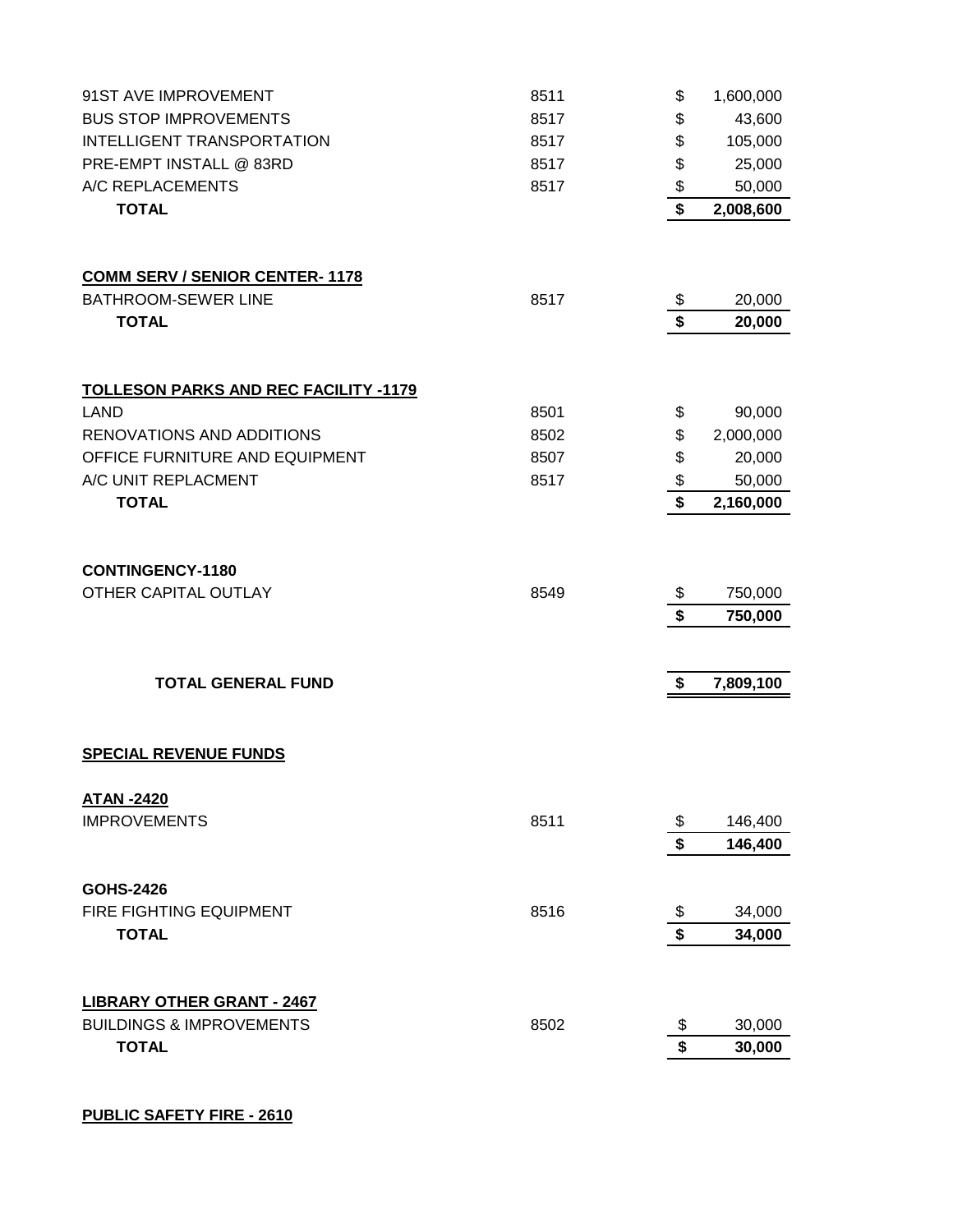| <b>STATION FURNITURE</b>                    | 8507 | \$                                   | 10,000     |
|---------------------------------------------|------|--------------------------------------|------------|
| <b>STATION APPLIANCES</b>                   | 8507 | \$                                   | 7,500      |
| <b>RADIOS</b>                               | 8508 | \$                                   | 8,500      |
| <b>LADDER TENDER</b>                        | 8509 | \$                                   | 650,000    |
| <b>FIREFIGHTING EQUIPMENT</b>               | 8516 | \$                                   | 20,000     |
| <b>EXTRACTOR</b>                            | 8516 | \$                                   | 15,000     |
| THERMAL IMAGING CAMERAS                     | 8516 | \$                                   | 10,000     |
| <b>LUCAS MACHINE (CPR)</b>                  | 8517 | \$                                   | 17,000     |
| <b>TOTAL</b>                                |      | \$                                   | 738,000    |
|                                             |      |                                      |            |
| <b>PUBLIC SAFETY POLICE - 2611</b>          |      |                                      |            |
| PORTABLE RADIOS                             | 8508 | \$                                   | 150,000    |
| <b>VEHICLE REPLACEMENT</b>                  | 8509 | \$                                   | 175,000    |
| <b>CODE COMPLIANCE VEHICLE</b>              | 8509 | \$                                   | 30,000     |
| COMPUTER/SOFTWARE                           | 8514 | \$                                   | 39,000     |
| <b>EQUIPMENT</b>                            | 8517 | \$                                   | 60,000     |
| <b>TOTAL</b>                                |      | $\overline{\boldsymbol{\mathsf{s}}}$ | 454,000    |
|                                             |      |                                      |            |
| <b>TOTAL SPECIAL REVENUE FUNDS</b>          |      | \$                                   | 1,402,400  |
|                                             |      |                                      |            |
| <b>CAPITAL PROJECT FUNDS</b>                |      |                                      |            |
| <b>CITY HALL-3320</b>                       |      |                                      |            |
| <b>NEW CITY HALL BUILDING</b>               | 8502 | \$                                   | 11,515,000 |
| <b>TOTAL</b>                                |      | \$                                   | 11,515,000 |
|                                             |      |                                      |            |
| <b>CONSTRUCTION - 3510</b>                  |      |                                      |            |
| CAP IMPRV PRJTS- WWTP FACILITY CONSTRUCTION | 8521 | \$                                   | 939,783    |
| <b>TOTAL</b>                                |      | \$                                   | 939,783    |
|                                             |      |                                      |            |
| <b>CONSTRUCTION - 3530</b>                  |      |                                      |            |
| <b>WWTP FACILITY CONSTRUCTION</b>           | 8521 |                                      | 11,775     |
| <b>TOTAL</b>                                |      | \$                                   | 11,775     |
|                                             |      |                                      |            |
| <b>TOTAL CAPITAL PROJECT FUNDS</b>          |      | \$                                   | 12,466,558 |
|                                             |      |                                      |            |

**ENTERPRISE FUNDS**